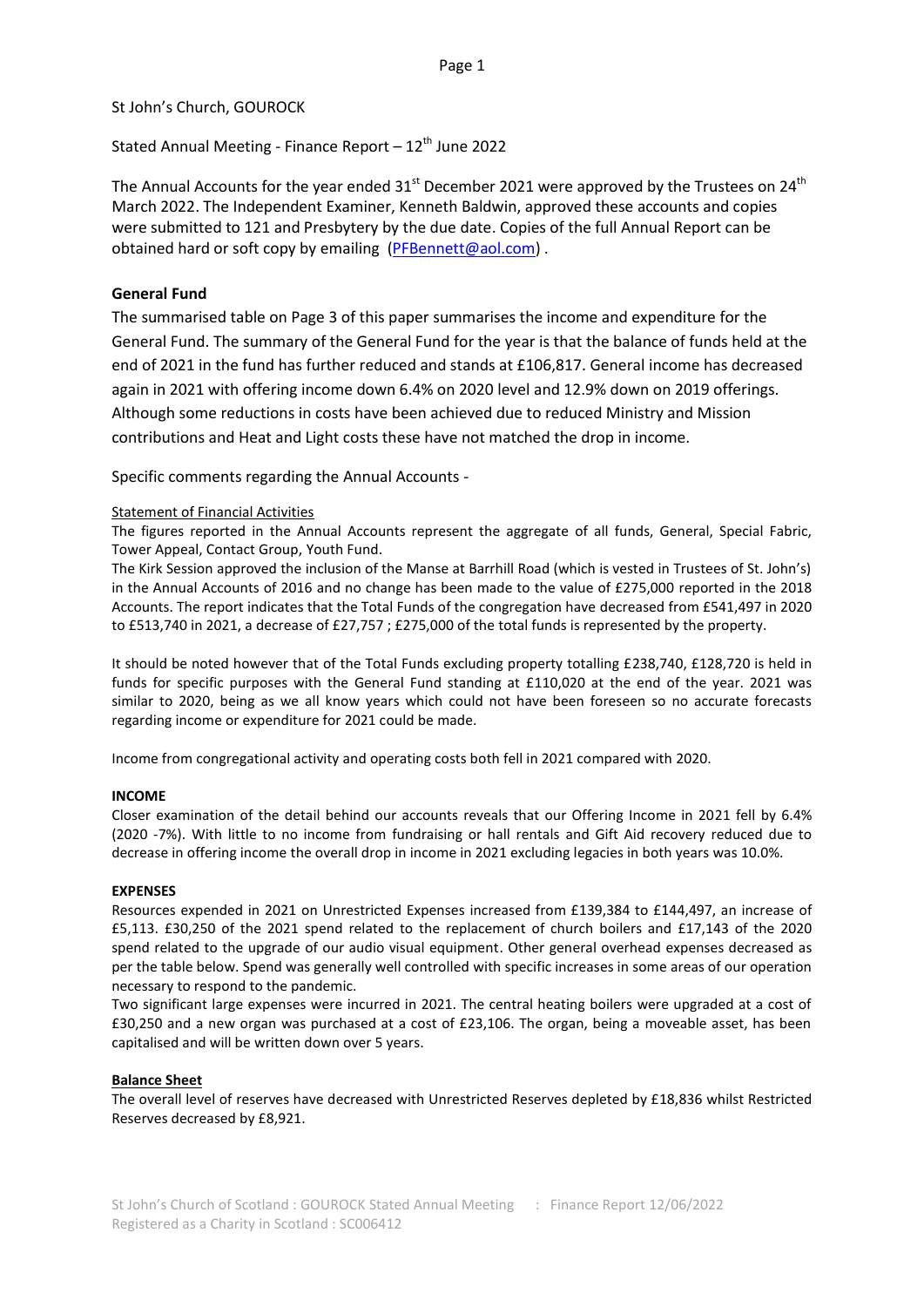### **Forecast for Year to 31st December 2022**

Due to the effect of the pandemic on our patterns of income and expenditure in 2020 and 2021 uncertainty still makes it extremely difficult to forecast income for 2022. What we do know is that our single largest expenditure item, Ministry and Mission allocation, has been increased by 121 back to the level of the 2020 assessment £75,529. (2020 £75,290 : 2021 £69,519).

It is forecast that General Fund Expenditure for 2022 will total £124,611 as per the table below which is a similar total to the forecast for 2021. Increases in fuel costs can be anticipated and insurance has already increased. As in previous years the 2022 cost estimate does not include any extraordinary repairs to property with an allowance of £7,500 for Church and £5,000 for manse general maintenance items. If we were to achieve a 5% overall increase in income from the 2021 total a deficit of £16,295 would arise.

This anticipated deficit, taken in conjunction with the deficits already incurred in 2019, 2020 and 2021 is a concern and would see our General Fund balance fall from £148,674 to around £95,000.

*Page 3 General Fund Income and Expenditure for 2021 : Forecast for 2021 : Income and Expenditure for 2020 : Forecast for 2022*

*Page 4 Movement of Funds Summary for 2021*

*Page 5 Unrestricted Funds and Offering Summary Graphs*

Peter Bennett Congregational Treasurer GOUROCK : St John's Church

21st May 2022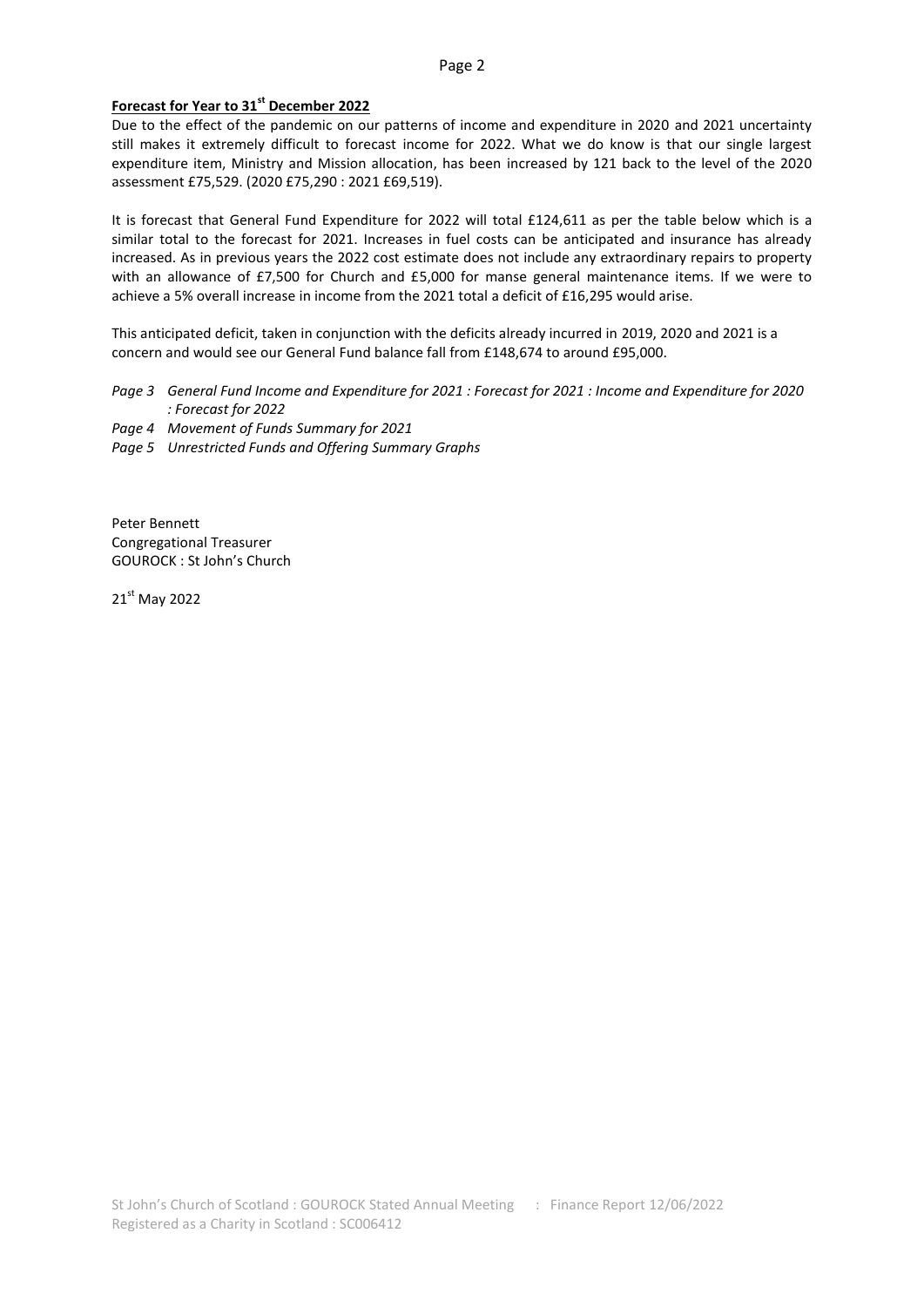# Page 3

| St John's Church: GOUROCK                  |               |                 |               |                 |                               |
|--------------------------------------------|---------------|-----------------|---------------|-----------------|-------------------------------|
| Income and Expenditure 2021 - General Fund |               |                 |               |                 |                               |
|                                            | <b>Actual</b> | <b>Estimate</b> | <b>Actual</b> | <b>Estimate</b> | Comments                      |
|                                            | FY 2020       | FY 2021         | FY 2021       | FY 2022         |                               |
| <b>INCOME</b>                              |               |                 |               |                 |                               |
| <b>WFO</b> Scheme                          | £9,965        | £10,463         | £9.449        | £9,922          | 2021 Actual plus 5%           |
| <b>Bank Standing Orders</b>                | £64,416       | £67,637         | £62,906       | £66,051         | 2021 Actual plus 5%           |
| <b>Gift Aid Donations</b>                  | £2,949        | £3,096          | £4,464        | £4.687          | 2021 Actual plus 5%           |
| Ordinary Offerings (Loose)                 | £1,942        | £2,039          | £895          | £940            | 2021 Actual plus 5%           |
| Other Offerings                            | £4,260        | £4,473          | £828          | £869            | 2021 Actual plus 5%           |
| Mast rental                                | £9,200        | £9,200          | £9,845        | £9,845          |                               |
| National Giving Day                        | £0            | £0              | £797          | £0              |                               |
| <b>Voluntary Income</b>                    | £92,731       | £96,907         | £89,184       | £92,314         |                               |
|                                            |               |                 |               |                 |                               |
| <b>Tax Recovered</b>                       |               |                 |               |                 |                               |
| Congregational Org                         | £19,762       | £15,000         | £13,216       | £12,500         | Estimate                      |
|                                            | £1,000        | £0              | £0            | £500            | Estimate                      |
| Minister's Telephone Contribution          | £0            | £0              | £0            | £0              |                               |
| <b>Weddings and Funerals</b>               | £350          | £250            | £647          | £250            | Estimate                      |
| Donations for Third Party                  | £300          | £0              | £448          | £0              | Contra item                   |
| Unrestricted Legacy                        | £2,000        | £0              | £20,000       | £0              |                               |
| Regular Fund Raising                       | £247          | £0              | £82           | £1,000          | Estimate                      |
| <b>Book Sales</b>                          | £0            | £0              | £0            | £0              |                               |
| <b>Bank and Deposit Interest</b>           | £1,778        | £1,500          | £1,088        | £1,500          |                               |
| Use of Premises                            | £320          | £0              | £60           | £0              | Assumed to be nil             |
| Miscellaneous Income                       | £25           | £0              | £40           | £0              |                               |
| Life and Work Income                       | £350          | £350            | £252          | £252            | Same as 2021                  |
| <b>Total Income</b>                        | £118,863      | £114,007        | £125,017      | £108,316        |                               |
|                                            |               |                 |               |                 |                               |
| <b>EXPENDITURE</b>                         |               |                 |               |                 |                               |
| Ministries-Mission Allocation              | £75,290       | £69,519         | £69,519       | £75,529         |                               |
|                                            |               |                 |               |                 | Actual - reduced by 121       |
| <b>Presbytery Dues</b>                     | £829          | £890            | £890          | £890            | Actual                        |
| Ministry Travel expenses                   | £40           | £200            | £36           | £200            | Estimate                      |
| Ministers Telephone and Internet           | £1,025        | £1,200          | £937          | £1,200          | Estimate                      |
| Equipment                                  | £1,916        | £0              | £0            | £0              |                               |
| <b>Pulpit Supply</b>                       | £180          | £420            | £0            | £420            | Provide - 7 Sundays           |
| Youth Work Expenses                        | £0            | £250            | £0            | £250            | Estimate                      |
| Fund raising expenses (regular)            | £0            | £0              | £0            | £0              | Estimate                      |
| <b>Organist Salary</b>                     | £995          | £3,750          | £3,906        | £4,765          | Estimate                      |
| <b>Secretary Salary</b>                    | £3,214        | £3,300          | £1,339        | £0              |                               |
| Printing                                   | £220          | £231            | £220          | £231            | 2021 Actual plus 5%           |
| Stationery                                 | £244          | £300            | £13           | £300            | Estimate                      |
| Photocopying                               | £678          | £750            | £226          | £750            | Estimate                      |
| Telephone and Internet                     | £986          | £1,000          | £1,018        | £1,000          | Estimate                      |
| Postage                                    | £1,099        | £1,000          | £384          | £1,000          | Estimate                      |
| <b>Books</b>                               | £122          | £250            | £0            | £250            | Estimate                      |
| Photocopier Lease Costs                    | £3.818        | £3,818          | £1,879        | £0              | Lease expired                 |
| Life and Work Expenses                     | £459          | £550            | £360          | £252            | Actual                        |
| <b>Publicity and Adverts</b>               | £38           | £250            | £0            | £250            | Estimate                      |
| <b>Training for Mission</b>                | £O            | £250            | £O            | £250            | Provision                     |
| Outreach                                   | £319          | £400            | £715          | £400            | Estimate                      |
| Choir and Music Expenses                   | £1,014        | £1,064          | £1,313        | £1,379          | 2021 Actual plus 5%           |
| Miscellaneous Expenses                     | £668          | £700            | £783          | £700            | Provision                     |
| Fabric Maintenance Church                  | £5,471        | £7,500          | £7,222        | £7,500          | Provision                     |
| Organ - Piano Maintenance                  | £295          | £300            | £0            | £300            | Estimate                      |
| Gas Church                                 | £10,333       | £10,500         | £3,528        | £5,000          | Estimate                      |
| <b>Electricity Church</b>                  | £2,028        | £3,000          | £2,843        | £3,500          | Estimate                      |
| <b>Insurance Church</b>                    | £3,673        | £3,873          | £3,873        | £4,145          | Actual                        |
| <b>Water Charges</b>                       | £0            | £0              | £1,559        | £0              |                               |
| <b>Cleaning Materials</b>                  | £1,458        | £1,604          | £1,757        | £1,933          | 2021 Actual plus 10%          |
| Fabric Maintenance Manse                   | £1,545        | £5,000          | £1,141        | £5,000          | Provision                     |
| Council Tax Manse                          | £2,501        | £2,576          | £2,527        | £2,596          | Actual                        |
| Donations to Third Parties                 | £300          | £0              | £1,017        | £0              | Contra item                   |
| Depreciation of organ                      | £0            | £0              | £4,621        | £4,621          |                               |
| Major Fabric Expenses                      | £17,143       | £0              | £30,250       | £0              | <b>Central Heating Boiler</b> |
|                                            |               |                 |               |                 |                               |
| <b>Total Expenditure</b>                   | £137,902      | £124,445        | £143,876      | £124,611        |                               |
|                                            |               |                 |               |                 |                               |
| <b>SURPLUS IN YEAR</b>                     | $-£19,039$    | $-£10,438$      | $-£18,859$    | $-£16,295$      |                               |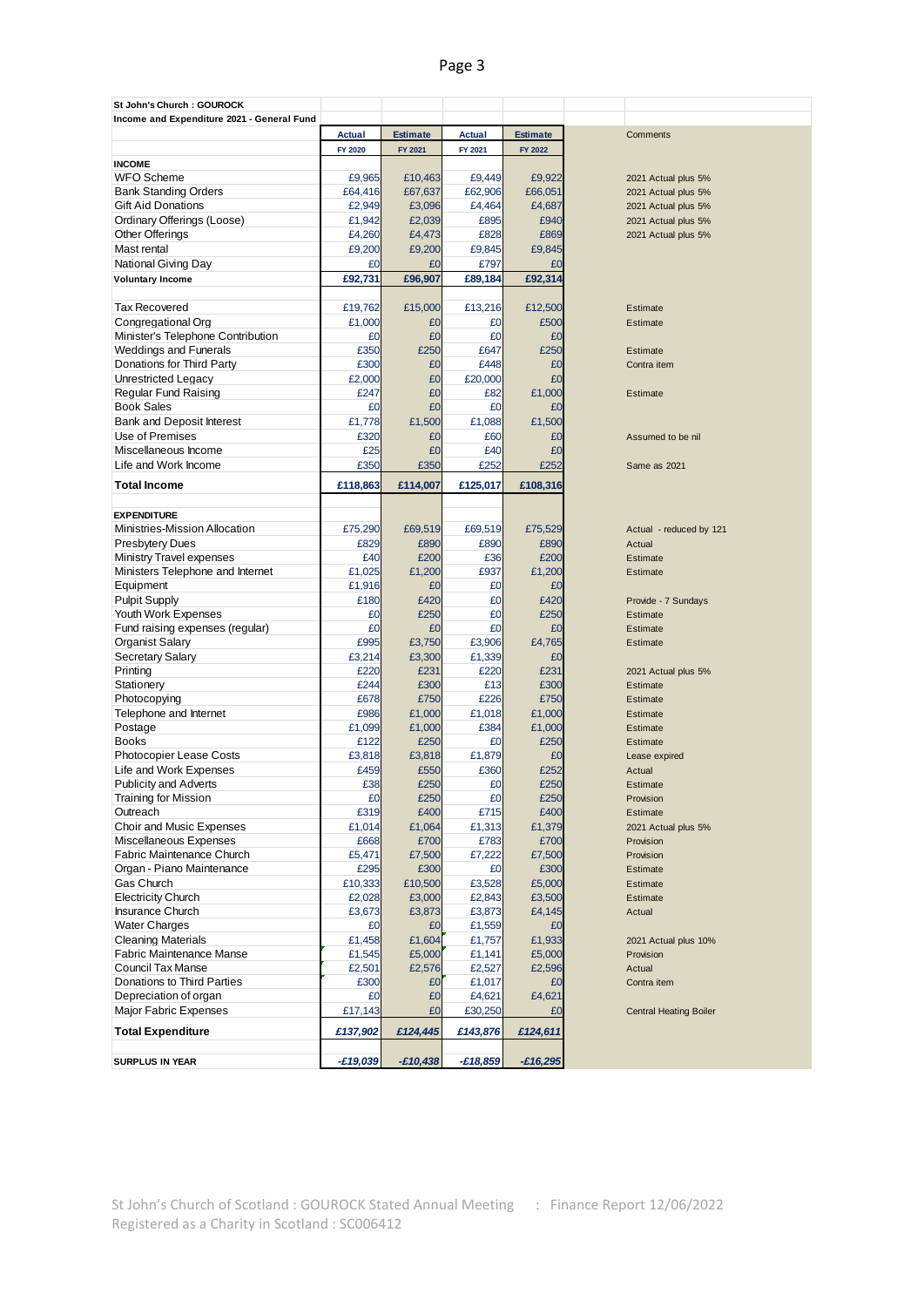### Page 4

# **GOUROCK: St.John's Church of Scotland - SC006412**

## **Fund movement summary** Selected period: 01 January 2021 to 31 December 2021

| Fund                                                                | <b>Fund Balances</b><br>brought forward | Incoming<br><b>Resources</b> | Outgoing<br><b>Resources</b> |     | <b>Transfers</b> Fund balances<br><b>Carried forward</b> |  |  |  |  |
|---------------------------------------------------------------------|-----------------------------------------|------------------------------|------------------------------|-----|----------------------------------------------------------|--|--|--|--|
| Contact - Contact Group                                             | 739                                     |                              | 522                          |     | 217                                                      |  |  |  |  |
| Endow ment - Endow ment Fund                                        | 6,300                                   |                              |                              |     | 6,300                                                    |  |  |  |  |
| Manse - Manse and Halls                                             | 275,000                                 |                              |                              |     | 275,000                                                  |  |  |  |  |
| <b>Revaluation Fund</b><br>Surfers - Sunday Surfers                 | 252                                     |                              |                              |     | 252                                                      |  |  |  |  |
| Tea - Tea and Coffee                                                |                                         | 152                          |                              |     | 152                                                      |  |  |  |  |
| Tow erest - Tow er                                                  | 55,021                                  | 911                          | 10,080                       |     | 45,852                                                   |  |  |  |  |
| Youth - Youth Fund                                                  | 2.183                                   | 533                          | 200                          | 63  | 2,580                                                    |  |  |  |  |
| General - General fund                                              | 125,676                                 | 129,729                      | 148,525                      | -63 | 106,817                                                  |  |  |  |  |
| SpeFab - Special Fabric Fund                                        | 76,320                                  | 247                          |                              |     | 76,567                                                   |  |  |  |  |
| Totals                                                              | 541,493                                 | 131,573                      | 159,327                      |     | 513,739                                                  |  |  |  |  |
| There may be minor discrepancies in the totals if the pence are not |                                         |                              |                              |     |                                                          |  |  |  |  |